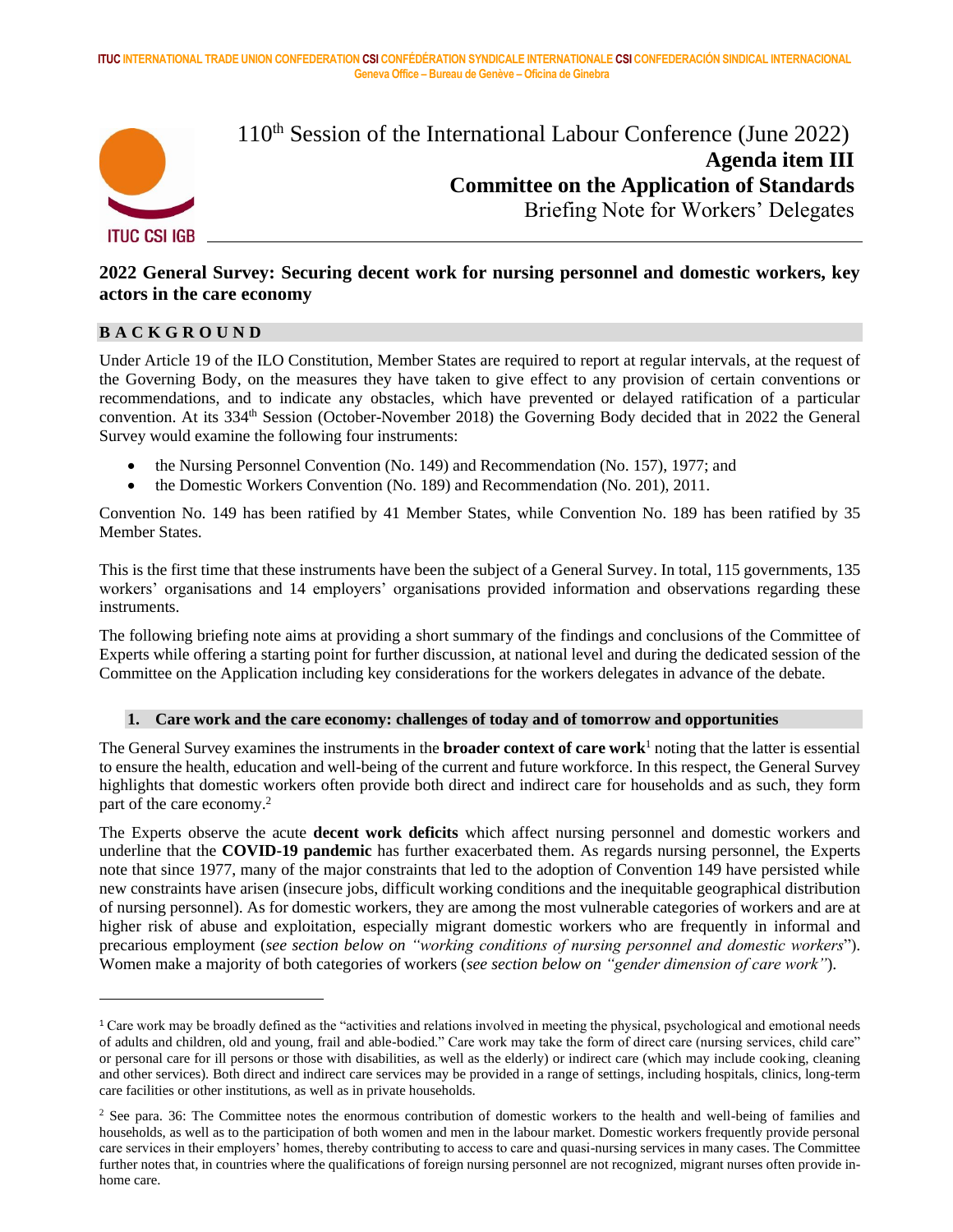The Experts draw a **strong correlation between the poor conditions of employment and work of nursing personnel, low job satisfaction and persistent shortages of nurses**.

On the other hand, they observe a **growing labour demand** in the health care and domestic work sectors. At present, the global nursing workforce totals 27.9 million, however the demand for health workers is expected to almost double by 2030, leading to a **global shortfall of 13 million nurses**.

The report indicates that there are over 75.6 million domestic workers globally<sup>3</sup>. It further notes that the **demand for domestic work has continued to increase** in recent decades due to the ageing of populations in many countries, the growing participation of women in the labour force, changes in the organization of work and the intensification of work, substantial international migration of women in search of work, and inadequate policies to enable workers to reconcile paid work with family responsibilities.

The report identifies **factors of change** which have and will continue to have a significant impact on societies' needs for healthcare and on public policies in response to the changes. These are an **ageing population**, where all regions will see an increase in their older populations between 2019 and 2050; **climate change,** and particularly its adverse effect on food, air and water, which leads to changing patterns in (long-term) diseases and mortality; **migration** flows from lower- to higher-income regions which leaves entire regions with a significant shortage of health professionals (*see section below on "migration and labour supply"*); **technological advances** which may have a disruptive effect on processes, relationships and resourcing, and may pose additional demands and challenges in terms of the need to reskill or upskill nursing personnel.

The Experts refer to recent Declarations adopted by the ILC<sup>4</sup> which highlight the **potential of the care economy as a major source of employment and decent work opportunities, especially for women**, and the **need to invest in the care sector** to address understaffing and improve working conditions and to realise universal social protection.

#### *Workers' Group Recommendations*

The Workers' Group may wish to note the **ever-growing size and importance of the care economy** and the **many decent work deficits** which affect care economy workers; highlight the severe hardships and impact caused by the **COVID-19 pandemic** to both nursing personnel and domestic workers as well as some country perspectives on the challenges for the future, including **demographic and migration trends**.

It would be equally important to stress the **considerable potential of the care economy as a major source of decent work and employment, especially for women workers**, and to refer to the **repeated commitments taken by the ILO constituents** to promote and invest in the care economy.

The Workers' Group could highlight that **adequate public investment in the care economy** would stimulate economic growth through the creation of millions of quality jobs. In this regard, reference could be made to research commissioned by the ITUC which shows how investing 2 percent of GDP in public care services can create millions of quality jobs, narrow the gender pay gap, reduce overall inequality, help redress the exclusion of women from decent jobs and contribute to inclusive economic growth.

#### **2. Government intervention to give effect to the instruments**

The four instruments examined all stress the **responsibility and prominent role played by governments** in giving effect to their provisions, particularly by means of laws and national policies.

<sup>3</sup> See para 12 on page 19 of the report

<sup>4</sup> The **2019 ILO Global Commission on the Future of Work** highlighted the importance of the care economy, noting that it is a major source of employment, as well as a sector that is key to social and economic development and to public health and well-being.

In adopting the **2019 Centenary Declaration for the Future of Work**, the tripartite constituents emphasized that, "in discharging its constitutional mandate, taking into account the profound transformations in the world of work, and further developing its human-centred approach to the future of work", the ILO must direct its efforts to "achieving gender equality at work through a transformative agenda" that includes the promotion of investment in the care economy.

In adopting the **2021 ILO Global call to action for a human-centred recovery from the COVID-19 crisis** that is inclusive, sustainable and resilient, the ILO constituents once again underscored the significant decent work opportunities provided by the care economy, highlighting the need to invest in the care sector, to address understaffing and improve working conditions (Part I(B)(g)(iv)).

The **Conclusions concerning the second recurrent discussion on social protection** adopted by the International Labour Conference in **June 2021** promote universal social protection, including through "invest[ments] in the care economy to facilitate access to affordable and quality childcare and long-term care services as an integral part of social protection systems."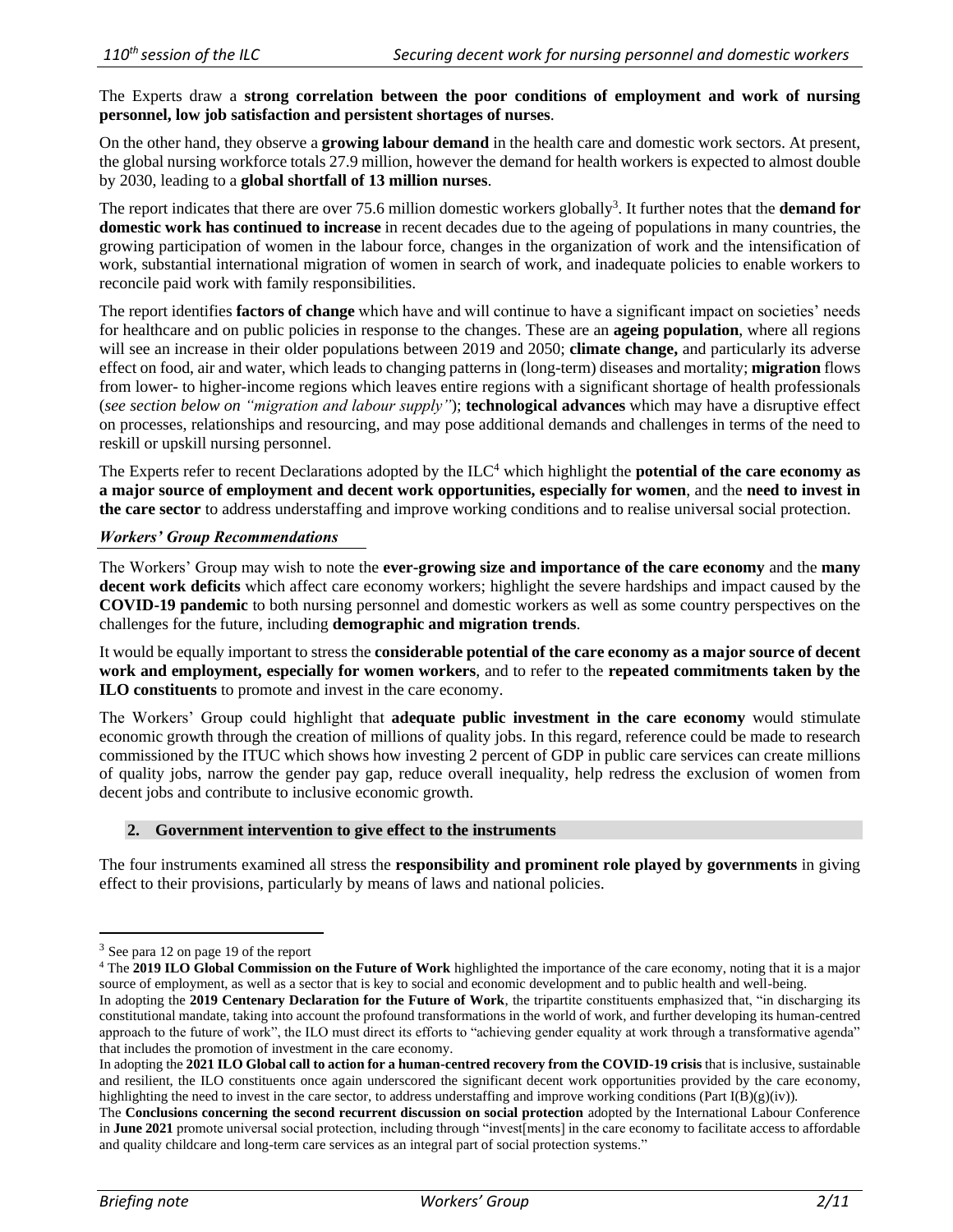The Experts recall that under **Convention 149**, States are required to adopt and apply a **national policy concerning nursing services and nursing personnel** that ensures: education and training; attractive employment and working conditions; occupational safety and health; active participation of nursing personnel; negotiations with nursing personnel regarding their employment and working conditions and dispute settlement mechanisms and procedures. The Experts specifically stress the importance of ensuring that national policies are comprehensive and integral to the health system developed and implemented with the **full involvement and participation of nursing personnel and their representatives.** 

As regards **domestic workers**, the Committee recalls that the **objective of Convention 189** is to guarantee to domestic workers the **same labour rights and working conditions** as those enjoyed by other workers. The Experts note that while progress has been made towards the regulation of domestic work and the legal coverage of domestic workers, important decent work deficits and gaps in implementation persist. It is still the case that **national laws and regulations, whether general or specific, do not always afford domestic workers the same rights and protection as other workers**. The Experts reiterate that excluding domestic workers from specific provisions or providing them with lower levels of coverage than other workers, is **not compatible with the provisions and spirit of the domestic work instruments**. They call for further efforts to ensure the full application at national level of the principles of the domestic work instruments.

# *Workers' Group Recommendations*

The Workers' Group may wish to stress the **pivotal role that governments must play** in improving employment and working conditions of nursing personnel, highlighting the strong link between national policies on nursing personnel and countries' ability to respond to the increasing demand for care services and to establish and maintain resilient and sustainable health systems. The COVID-19 pandemic crisis has brought into stark light the deficiencies of public health systems. There is a **pressing need for comprehensive, long-term and proactive national policies on nursing services and nursing personnel** to improve their employment and working conditions and *in fine* attract and retain qualified nurses in the profession, as prescribed by Convention 149. Such policies should be fully integrated in broader policies on national health systems.

The Workers' Group may wish to highlight the relevance of **Convention 149 and Recommendation 157,** which provide a **strong and comprehensive framework** for governments and social partners to devise national policies. Nursing personnel and their representatives must be fully involved and participate in the formulation, implementation, monitoring and evaluation of these national policies.

Regarding domestic workers, the Workers' Group may wish to emphasize that **the objective of Convention 189 and Recommendation 201** is to ensure that domestic workers, one of the most vulnerable categories of workers, **enjoy the same labour rights and working conditions as those of other workers**. However, in practice most national legislations are failing domestic workers. **Corrective measures are long overdue** to ensure that their rights are fully recognized and protected. Therefore, the Workers' Group may wish to call on governments to adopt **legislative provisions** guaranteeing equal rights and protections to domestic workers and given the gaps in practice, to ensure the application of this principle through stronger **enforcement measures**. The Group could also highlight the crucial role of **collective bargaining** to improve working conditions and, in the context of domestic work, the need to increase efforts to ensure that domestic workers can exercise their rights to form and join unions and to collectively bargain (*see section below on "freedom of association and collective bargaining*").

Finally, the Workers' Group may wish to call on member states to **ratify Conventions 149 and 189** and on the Office to undertake ratification campaigns including through technical assistance.

# **3. Working conditions of nursing personnel and domestic workers**

The General Survey provides a comprehensive analysis of the working conditions of nursing personnel and domestic workers, which too often do not meet the requirements set out in international labour standards. The Experts recall in that regard that **both Conventions 149 and 189 guarantee that nursing personnel and domestic workers shall have the same labour rights and working conditions as those enjoyed by other workers**.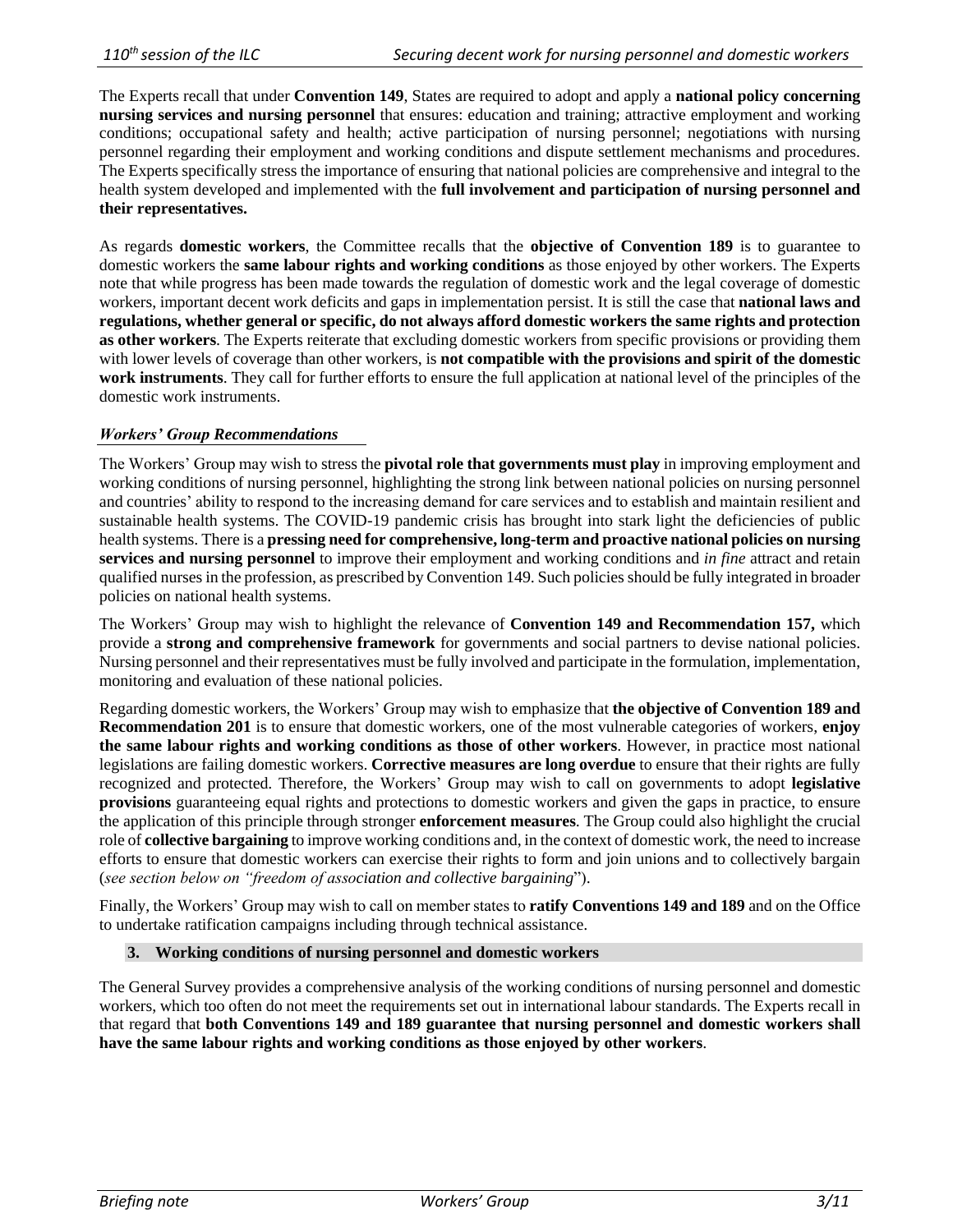The Report underlines the **excessive hours of work** for nursing personnel including shift work which in many cases is not aligned with Recommendation 157<sup>5</sup> and the serious problem with **inadequate remuneration** for nursing personnel in many countries. The Experts recognise the special nature of nursing work and the **specific risks** to their safety and health. They note that the **lack of attention to OSH concerns** negatively influences the retention of nursing personnel and exacerbates the shortage of nurses. The Experts recall that **cooperation between employers and workers is an essential principle of OSH**, and an indispensable tool to help ensure safe workplaces, in a manner that respects collective bargaining and its outcomes and does not undermine the role of trade unions. The Experts add that while Convention 149 and Recommendation 157 do not specify this explicitly, they consider that **OSH measures should not involve any expenditure for nurses**. And with regard to social protection, the report notes **differences in scope, extent and adequacy of coverage** between nationals and non-nationals, salaried workers and self-employed workers or those working under different contract arrangements, as well as between salaried workers employed in the public and private sectors. The Experts consider that comprehensive and **inclusive social protection policies are an important component of national strategies to plan healthcare staffing needs, distribution and retention on the path to universal health coverage.**

**Domestic work** notes as generally undervalued and poorly regulated, resulting in millions of domestic workers being overworked, underpaid and unprotected. Additionally, the enforcement of labour laws in the domestic work sector poses significant challenges. There are often **gaps in legal coverage** of domestic workers<sup>6</sup> including;

Hours of work: almost **half** of all domestic workers globally (48.9 percent) are **not covered by legal limits** on normal hours of work and the countries in which domestic workers are excluded from weekly rest are also those with the largest number of domestic workers.

Minimum wages: globally, **only 35 percent** of domestic workers (25.5 million) are **entitled to a minimum wage** that is at least equal to that of other workers. In this respect, the Experts note that an argument sometimes put forward in support of the exclusion of domestic workers is that the households that employ domestic workers cannot afford to pay minimum wage rates. However, ILO studies have shown that this argument is not well founded.<sup>7</sup> More generally, **remunerations** in the domestic work sector are **substantially lower** than in other sectors. Undervaluation of domestic work contribute to this situation (*see section below on "gender dimension of care work*")

Occupational safety and health: the Experts consider that in the context of the **COVID-19 pandemic**, domestic workers are **frontline workers**. While in most countries domestic workers are covered by the general OSH legislation, the **mere application of general legislation to domestic workers is not sufficient** and measures must be adapted to the specific characteristics of domestic work and the domestic workplace.

Social security schemes: **effective social protection coverage of domestic workers is still rare**, particularly due to their prevalence in informal employment. Only 6 percent of domestic workers are covered by all social security branches. 46.5 percent have no legal entitlement to maternity leave. The largest gap in legal coverage is in unemployment insurance, with 71 percent of domestic workers not being covered. Domestic workers are often excluded from coverage because they do not meet the minimum number of hours or earning thresholds established. In this regard, the Experts list a number of measures that can be adopted to **ensure that domestic workers have access to social security schemes**:

- **abolition of minimum thresholds** to access social security schemes and benefits;
- **simplification of administrative procedures** (as domestic employers are primarily private households and many domestic workers work for more than one employer);
- achievement of **universal social protection**;
- **portability of social security contributions and benefits** (which is crucial for migrant workers for the recognition of contributory periods generated abroad);
- conclusion of **bilateral and multilateral social security agreements** that explicitly include domestic workers.

<sup>&</sup>lt;sup>5</sup> The Experts consider that the actual length of a shift for nursing **personnel should not exceed** the actual length of a working day, including overtime, namely **12 hours**. Moreover, the normal working week of shift workers should remain within the limits of the normal working week of nursing personnel, which **should not exceed 40 hours**. Shift work beyond this limit should be remunerated at overtime rates or form an exception to the recognized rules or custom of the establishment. In addition to the **12-hour rest period between shifts, the minimum 36-hour weekly rest period should apply** to nursing personnel who work in shifts.

<sup>6</sup> 88 per cent of countries included in a survey sample in 2020 ensure at least partial coverage of domestic workers. The estimates also show a growing tendency to cover domestic workers through both general and specific labour laws or subordinate regulations, resulting in **53.4 percent of domestic workers being recognized wholly or partially by labour laws or regulations**. <sup>7</sup> Para. 779.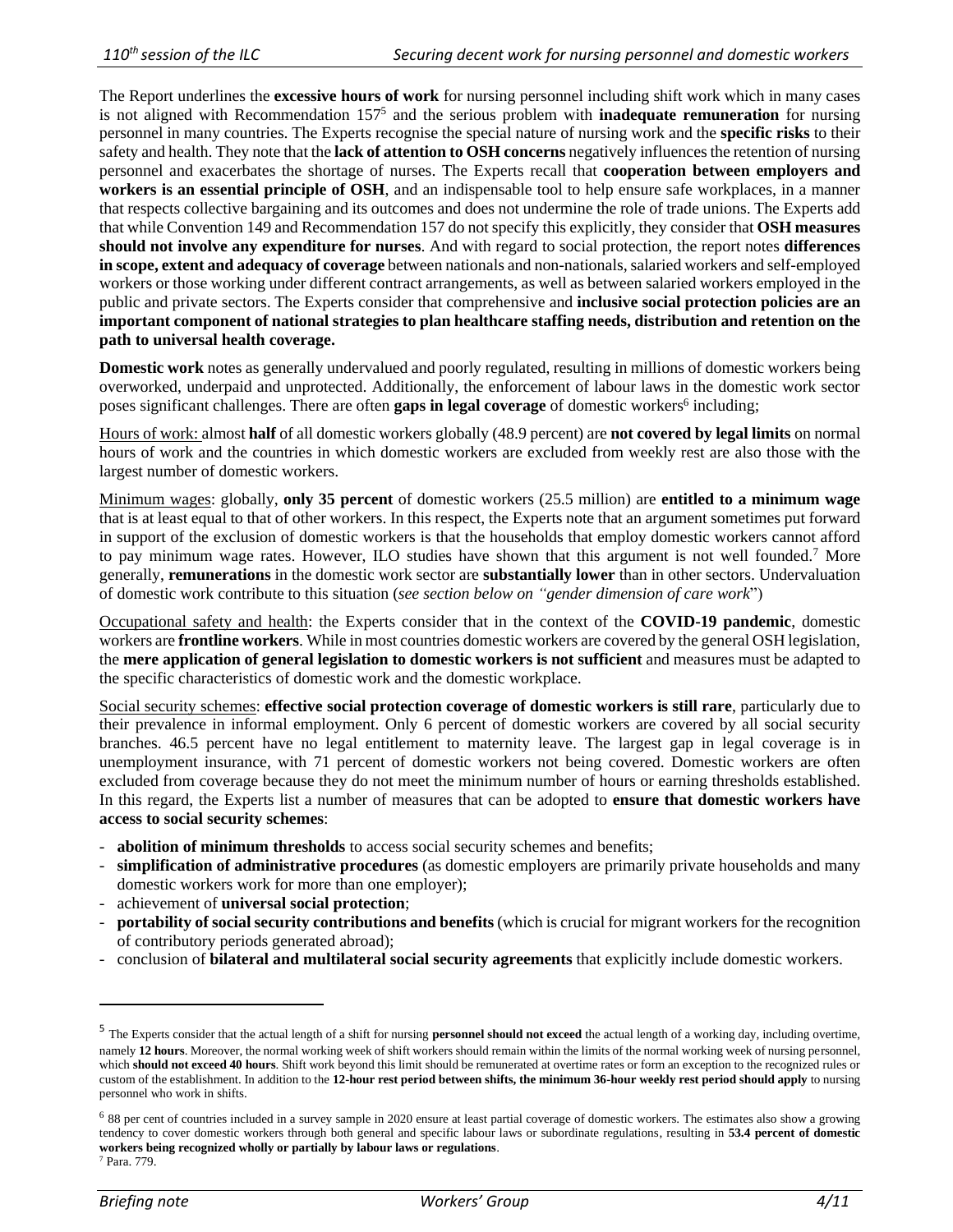The General Survey also focuses on the most egregious violations of rights and freedoms of domestic workers, particularly:

Child labour: **7.1 million children** are engaged in forms of domestic work worldwide. In view of the higher concentration of girls in the domestic sector, the Experts emphasize the need to **address gender norms and discrimination**, which increase the risk of child labour for **girls** in domestic work, particularly as child domestic labour is normally hidden from public view and is beyond the scope of labour inspectors, leaving children **especially vulnerable** to physical, verbal and sexual abuse.

The Experts also recall that **Article 4(2) of Convention 189** requires Members to take measures to ensure that work performed by domestic workers who are between the minimum age and 18 years of age are not deprived of compulsory **education** or interfere with opportunities to participate in further education or vocational training.

Forced labour: According to ILO estimates, in 2016 there were an estimated **16 million people** in forced labour in the private economy, with **domestic workers representing the largest share** (24 per cent), and with women and girls making up 71 per cent of victims of modern slavery, particularly in the private economy (including domestic work). (*see also section below on "migration and labour supply*")

The Committee of Experts expressed deep concern that many domestic workers, particularly migrant women domestic workers, are victims of different forms of forced labour. It also recalls that **all Member States**, regardless of whether or not they have ratified the ILO core Conventions, **have an obligation arising from the very fact of membership in the Organization to respect, promote and realize the fundamental principles and rights at work for all workers, including domestic workers.** The Experts therefore urge Members States to take measures, together with the social partners and other relevant actors, to **eliminate all forms of forced labour and ensure the effective abolition of child labour in the domestic work sector**. Such measures should include **addressing the root causes and factors** that heighten the risks of forced labour and child labour, as well as **strengthening the labour inspection**  services and other compliance mechanisms.

# *Workers' Group Recommendations*

The Workers' Group may wish to rely on the findings of the General Survey and on country examples to illustrate the **harsh working (and living) conditions** of both nursing personnel and domestic workers. A focus on the devastating impact of the **COVID-19 pandemic** on already strained working conditions could be helpful in demonstrating the urgent need for action. The Workers' Group could echo the Committee of Experts' comment by which ensuring the safety, health and well-being of nursing personnel should be accorded the **highest priority** in the development and implementation of any country's strategic **health policy and crisis planning**.

The Workers Group could call on governments to **address, without delay, the many decent work deficits** which affect both professions and to **improve their employment and working conditions**, including: restrictions on hours of work and the provision of adequate rest periods, decent working time arrangements, adequate and equitable remuneration, measures to enforce the protection of wages (for domestic workers), specific protection for live-in domestic workers, OSH measures adapted to the specific risks and needs in both sectors (e.g. musculoskeletal injuries, personal protective equipment, working with cleaning chemicals and other hazardous substances, violence and harassment, including psychosocial risks and hazards), access to social security and to benefits that are adapted to the specific needs of both categories of workers (e.g. lower pension age, employment injury benefits, unemployment benefits, maternity protection, etc.). Governments should also adopt more proactive measures to **combat forced labour and child labour** in the domestic work sector.

# **4. Gender dimension of care work**

There are 381 million care workers globally and around 70 percent of them are women. Among nursing personnel, this rate is even higher with women representing 89 per cent of the nursing workforce globally. Women domestic workers account for 76,3 percent of over 75,6 million domestic workers worldwide.

With a high majority of feminised workforce being women, employment and working conditions are characterised by **gender segregation and segmentation, undervaluation of the work, low remuneration and increased risk of violence and harassment at work**. The Report further underlines that one of the reasons for the undervaluation of paid care work (known as the "care pay penalty") is the lack of recognition of unpaid care work, largely performed by women which contributes to lowering wages.

**In the healthcare sector**, gender discrimination affects women nurses in four key areas: occupational segregation, lack of access to decent work, the gender pay gap and absence of leadership opportunities. The **gender pay gap**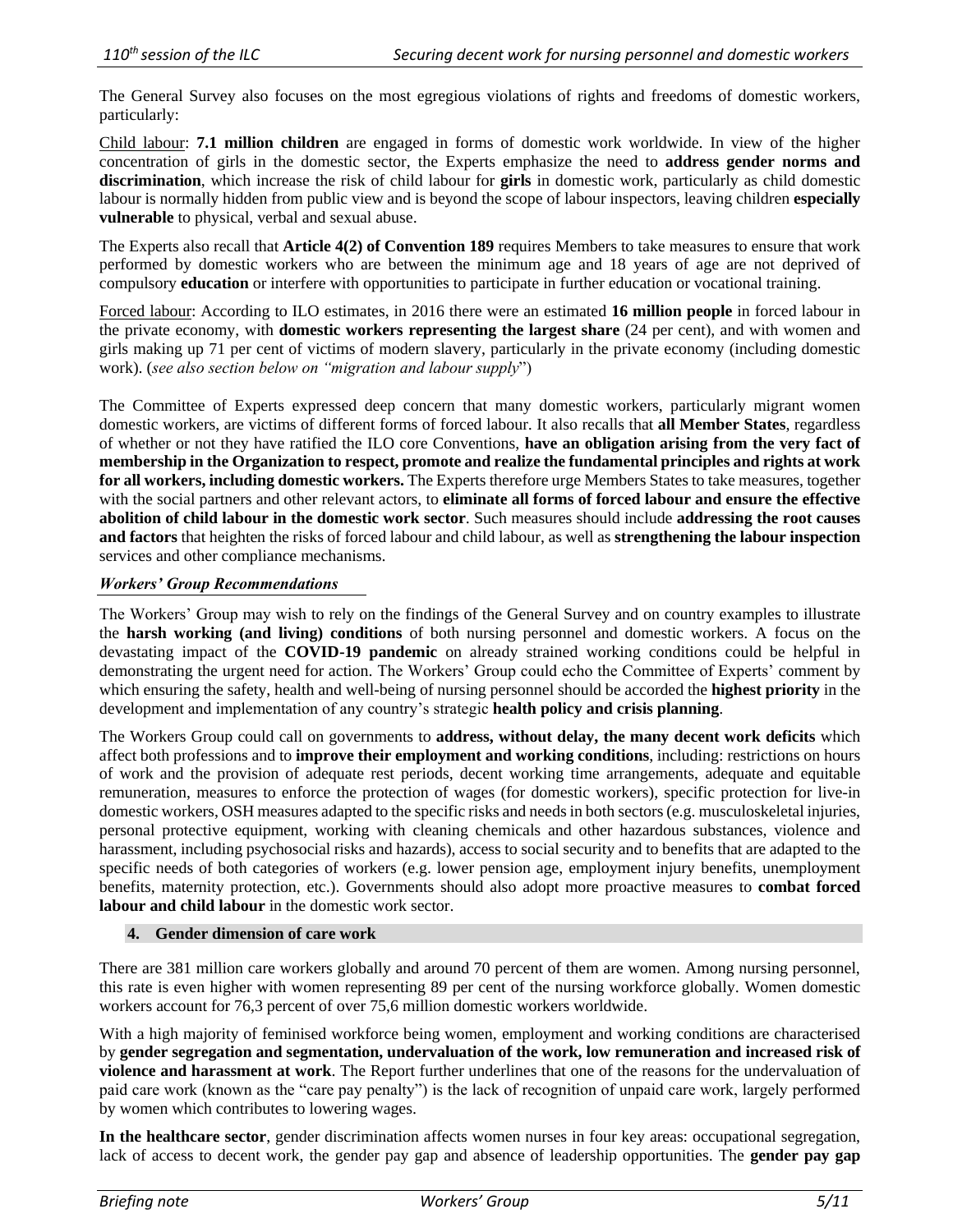reaches an average of 26 percent in high-income countries and 29 per cent in upper-middle-income countries (the overall gender pay gap is estimated at 20 percent globally). The Experts underline that if gender bias within the health workforce is not addressed, it creates inefficiencies in health systems, negatively affecting the recruitment, deployment and retention of women workers, and contributing to distribution imbalances between the formal and informal health workforce, as well as between the public and private sectors.

The vast majority of **domestic work** globally is carried out by women and girls, with **traditional gender norms** in many countries contributing to the perception that domestic work is innately "women's work" which requires no particular skills or qualifications. As a result, domestic work continues to be **invisible, undervalued and remains one of the most poorly remunerated occupations**: domestic workers globally earn 56.4 per cent of the average monthly wages of other workers and women domestic workers earn just half (51.1 per cent) of the average monthly wages of other employees, and significantly less than their male counterparts (for whom the rate is 67.3 per cent).

Nationality, age, race, ethnic or social origin, cultural background are also sources of discrimination and the Experts draw attention to the vulnerability of domestic workers, particularly migrant domestic workers, to **multiple and intersectional forms of discrimination** which exacerbate existing inequalities.

Finally, the Experts highlight the increased risk of **violence and harassment** for domestic workers and nursing personnel and recall the provisions of the Violence and Harassment Convention, 2019 (No. 190), and its accompanying Recommendation No. 206 which call on Members to adopt appropriate measures for sectors or occupations and work arrangements in which exposure to violence and harassment may be more likely, including domestic work (Paragraph 9).

With regard to nursing personnel, the Committee notes that a large percentage of women in the global health workforce face sexual harassment and emphasize in this respect that sexual harassment undermines equality at work by calling into question the integrity, dignity and well-being of workers. For the Committee, **nurses should be considered a priority group for risk assessment** and measures should be taken to ensure that processes and strategies are in place to reduce risk and protect them from all forms of violence and harassment.

Furthermore, the Experts reiterate that **domestic workers**, and especially migrant domestic workers, are **particularly vulnerable to abuses**, particularly sexual harassment, maltreatment, and physical and psychological violence. They reiterate the provisions of Convention 189 which call for the **effective protection** of domestic workers against all forms of abuse, harassment and violence (Article 5) and insist on the **proactive nature of the measures** to be adopted. The Experts recall the 2003 general observation on Convention No. 111, in which they highlighted the importance of taking effective measures to prevent and prohibit sexual harassment at work. Such measures should **address both quid pro quo and hostile environment sexual harassment.**

# *Workers' Group Recommendations*

The Workers' Group may wish to stress the need for equality of treatment and non-discrimination highlighting the negative impact of **gendered perceptions of women's roles in society** including **occupational segregation and the undervaluation** of the work that women perform.

**Domestic workers** are still largely **excluded** from national laws on equal pay and non-discrimination, either explicitly or implicitly. The Workers' Group may wish to echo the Experts' comment that particular attention should be paid to ensuring that domestic work is not undervalued due to **gender stereotyping**. Aside from the adoption of laws, ensuring the **collective representation of domestic workers** and **promoting collective bargaining in the sector** can help achieve this goal. The Group could add that when adopting legislation or other measures to address discrimination against domestic workers, it is necessary to take into account both **multiple and intersecting forms of discrimination and inequalities**, including pervasive gender inequality.

As to **nursing personnel**, the Group could point out that **women are over-represented in low-paying occupations** and remain under-represented in managerial and decision-making positions. Special measures should be adopted and implemented, including through collective bargaining, to ensure **anti-discrimination and equal treatment**; provide **maternity protection**; promote **work–family reconciliation**; and undertake objective, **gender-neutral job evaluations** in the setting of pay scales, pay transparency and other **equal pay** measures; as well as measures for **career progression**. These measures should address both vertical and horizontal gender occupational segregation.

Finally, the Workers' Group may call for concrete and proactive measures to protect domestic workers and nursing personnel, in line with **Convention 190 and Recommendation 206 which provide a strong and more detailed framework of action** for governments and social partners. The ratification of Convention 190 and its implementation, together with Recommendation 206, should be an integral part of any strategy.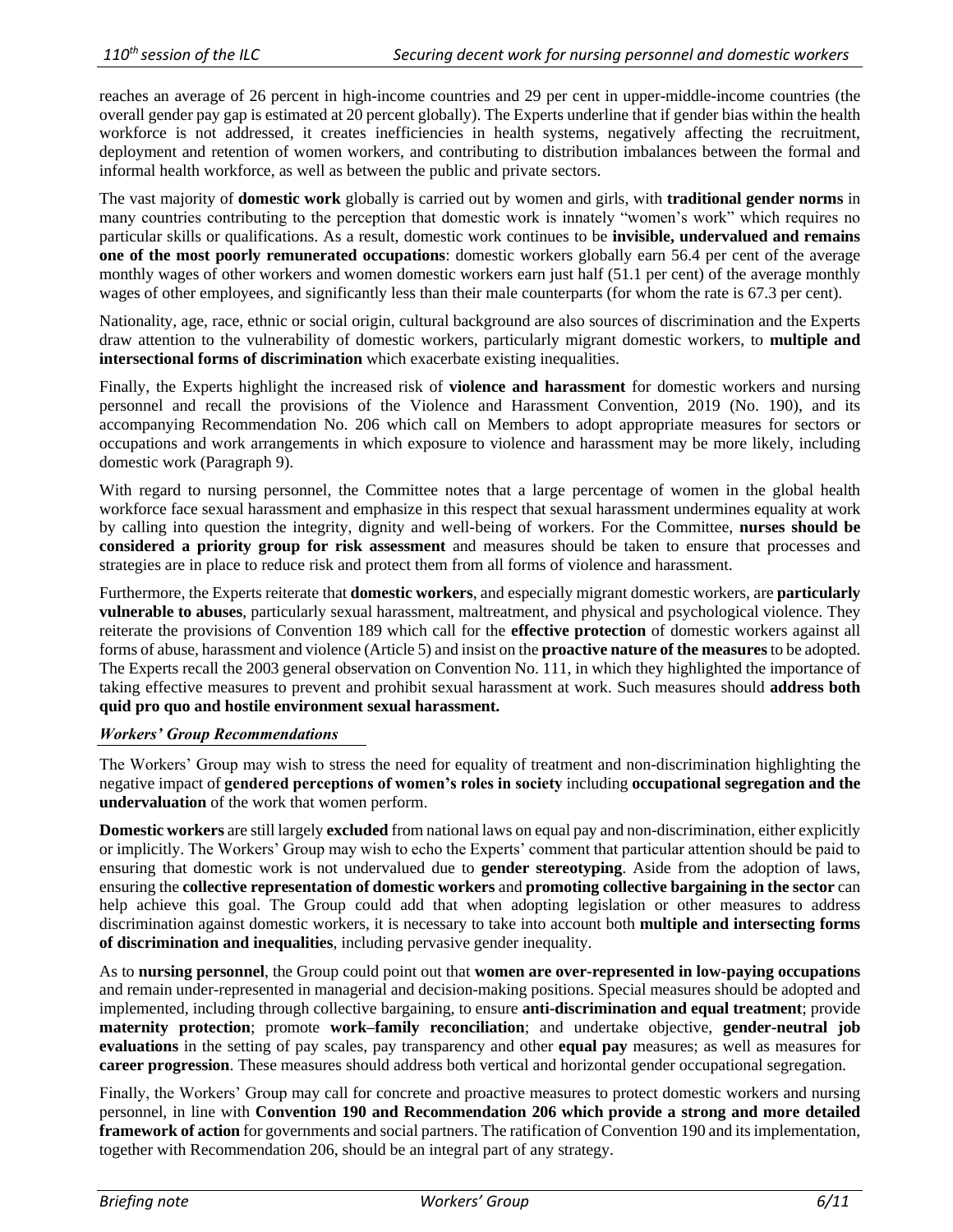Given the increased vulnerability of domestic workers to abuses, violence and harassment, governments should **collect statistical data** on the number of complaints of harassment, abuse and violence received in the context of domestic work, their outcome, the penalties imposed on those responsible and the compensation granted.

For nursing personnel, the Workers' Group could stress that **measures adopted in relation to safety and health** should always address the issue of violence and harassment at work and that nursing personnel and their representatives should **fully participate** to the formulation of such measures.

# **5. Employment relationship and non-standard forms of employment**

With regard to **nursing personnel**, the Experts observe that in recent years, health sector reforms carried out in response to cost and efficiency concerns have led to **increased use of non-standard forms of employment** (NSFE), such as fixed-term and casual work, temporary agency work, dependent self-employment and part-time work. In certain countries there is an increasing trend to use other non-standard arrangements, including outsourcing certain types of work, and zero-hours contracts. In addition, as the world of work is transformed by technological innovations, many nurses may provide services remotely from their home or other settings.

Workers in these kinds of arrangements tend to be **more exposed to decent work deficits**, including job insecurity, lower pay, gaps in access to social protection, higher occupational safety and health risks, and limited organizing and collective bargaining power.

The Experts recall that **Convention 149 and Recommendation 157 apply to all nursing personnel, wherever they work<sup>8</sup> and irrespective of their legal employment status** (workers in the private sector or civil servants, employees, NSFE, self-employed, agency workers or voluntary workers). Moreover, the Committee considers that the **principle of equivalence of employment conditions** should apply to all persons providing nursing care and services, regardless of the form of employment. Finally, the Experts note that NSFE are sometimes used to avoid the application of labour law. They stress the need to **appropriately regulate the use of NSFE** to prevent workers from being excluded from legal protections to which they are entitled.

**Most domestic workers are in informal employment** (81.2 percent of all domestic workers), representing almost twice the share of informal employment of other employees (39.7 percent). According to the ILO, **informality is one of the main causes of the decent work deficits** present in the domestic work sector.

Additionally, the Experts take note of the increasing use of online web platforms and apps to hire domestic workers (**gig" or "on-demand" work**) and of the growing role of service providers as intermediaries. According to ILO estimates, the number of digital labour platforms in the domestic work sector rose from 28 in 2010 to 224 in 2020. Another phenomenon observed in certain countries, particularly in South America and among the industrialized countries, is the continued growth in the proportion **of domestic workers who work for more than one employer, or who work for just one employer but do not live in the household**.

The Committee notes, in this regard, that many trade unions denounced situations in which the employment relationship is disguised and the domestic worker is left unprotected. The Experts clearly state that the objective of the domestic work instruments is to ensure that **all workers who perform domestic work on an occupational basis benefit effectively from the protections afforded by the instruments**.

The report notes the definition of "domestic worker" under article 1(b) of Convention 189 as "any person engaged in domestic work within an employment relationship". In explaining further this definition, the report indicates that "*Self-employed persons and independent contractors are not considered "domestic workers" within the meaning of the Convention*." The report however emphasises that the only exclusion provided under article 1 of the Convention are **persons who perform domestic work occasionally or sporadically and not on an occupational basis** including day labourers and similar precarious workers<sup>9</sup>. The Report also notes the importance of the use of the term "worker"

<sup>&</sup>lt;sup>8</sup> This provision encompasses the entirety of the nursing profession, whether nurses work in hospitals, clinics, community services, or in any of a vast range of other settings, including factories, schools, private households, residential homes for people with dementia and long-term conditions, hospices, prisons, on the streets with homeless people and sex workers, in the armed forces in conflict zones, or in humanitarian organizations caring for victims of conflicts, refugees and internally displaced people, and those affected by human and humanitarian disasters.

 $^9$  See paras 565 and 568 of the report. See also the CEARC comments noting "The [Irish] Code [...] establishes a set of criteria to determine whenever a worker should be considered as an employee or as self-employed. The Committee observes that there is no definition of domestic work established in Irish legislation. It notes that because of the particular characteristics of domestic work, specific attention should be given to providing a definition of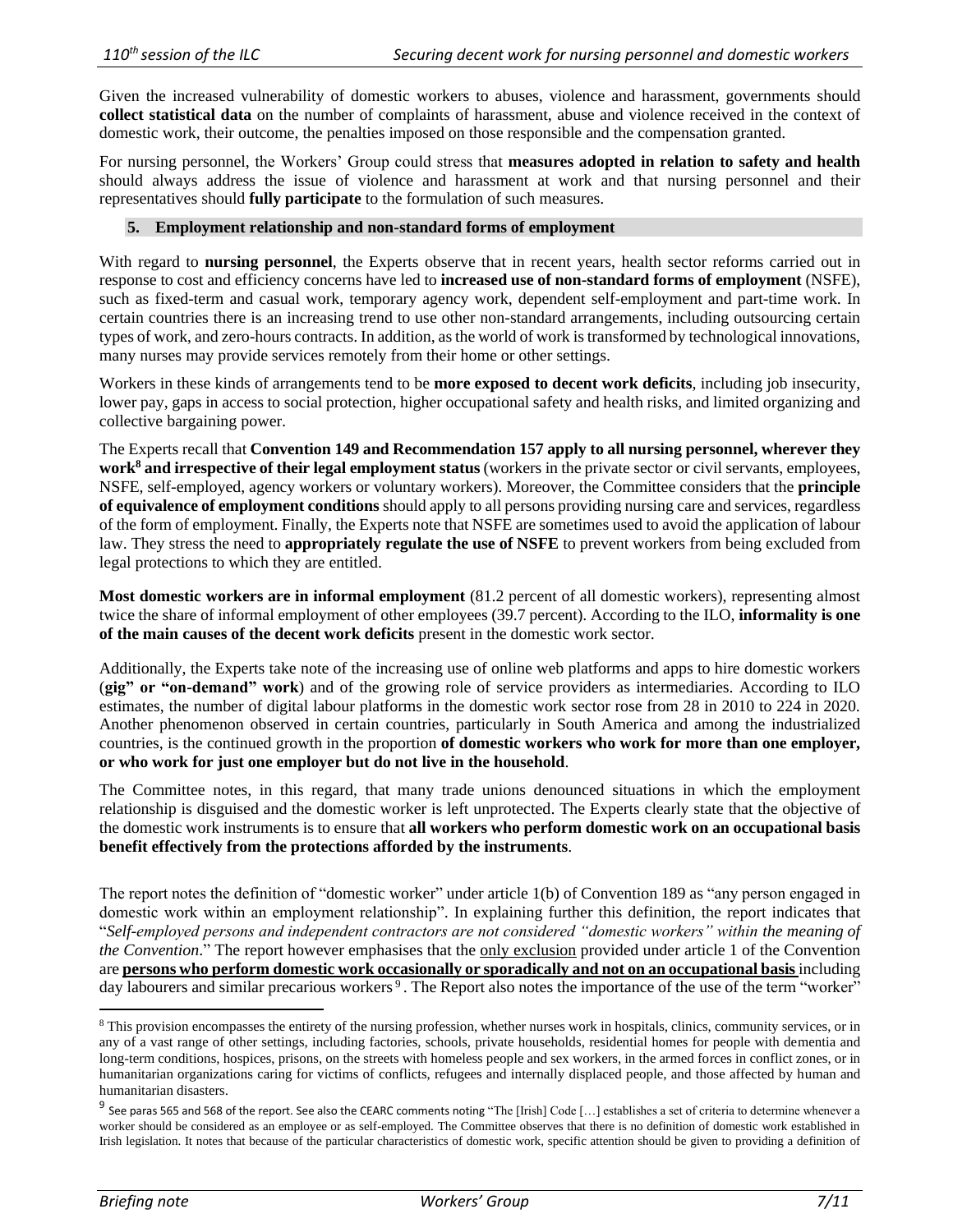and its particular significance to the ILO's "mandate to improve the living and working conditions of all workers"<sup>10</sup>. Therefore, the express exclusion of self-employed and independent contractors in the Report would need further clarification by the Experts to clear any potential confusion regarding the scope of article 1 of Convention 189.

#### *Workers' Group Recommendations*

The Workers' Group could take note of the **increasing use of non-standard forms of working arrangements** in the **healthcare sector**, some of which are significantly more precarious and disadvantageous than traditional full-time open-ended working arrangements. The Group could emphasize, as did the Experts, that **Article 1(1) of Convention 149 provides that the term "nursing personnel" includes all categories of persons providing nursing care and nursing services, regardless of form of employment**.

The Group could also support the Experts' **call for further in-depth tripartite consultations** on these ongoing changes and their impact on nurses' working conditions to identify appropriate means of action to improve the working conditions of nursing personnel. The Workers' Group could also support the Experts' recommendation that **Members should take the necessary measures to prevent and remedy the unlawful use of NFSE in the nursing sector**.

With regard to **domestic workers**, the Workers' Group may wish to note the vulnerabilities and precarity associated with the work of domestic workers and reaffirm that **domestic work instruments apply to all domestic workers regardless of their employment status**. Emphasis should be placed on the high rates of informality and the prevalence of disguised employment, dependent self-employment and multiparty employment in the sector<sup>11</sup> leading to a heightened risk of **misclassification of domestic workers** excluding one of the most vulnerable categories of workers from labour protections.

In addition, the Workers' Group could recall the conclusions adopted on the 2020 General Survey on employment and decent work (June 2021) which called on the ILO to "**support governments in strengthening the institutions of work to ensure the protection of all workers and reaffirming the continued relevance of the employment relationship as a means of providing certainty and legal protection to workers**" (point 19). Governments should therefore take measures to **prevent and remedy the unlawful use of NSFE, including disguised employment and dependent self-employment in the domestic work sector.**

Finally, the Workers' Group could recall that **formalization** is both a means of, and a necessary condition for, achieving decent work and living conditions for domestic workers. Echoing the Experts, the Group could call on governments to take the necessary measures, in collaboration with the social partners, to address the negative consequences of informality, as well as its root causes, in line with the Transition from the Informal to the Formal Economy Recommendation, 2015 (No. 204).

# **6. Freedom of association and right to collective bargaining**

**Both Conventions 149 and 189 highlight the importance of freedom of association and collective bargaining** for the attainment of decent work and refer to social dialogue as a crucial means for the effective implementation of their provisions. The Experts consider that the importance of **freedom of association and collective bargaining** cannot be overstated as the **cornerstone of decent work** for care economy workers and reiterate that **both Conventions 87 and 98 apply to all domestic workers and nursing personnel**. The Experts also recall that Member States have an obligation arising from the very fact of membership in the Organization to respect the fundamental principles and rights at work irrespective of whether they have ratified Conventions 87 and 98.

However, the Experts identify a number of **obstacles** which prevent nursing personnel and domestic workers from fully exercising these rights.

domestic work in the national legislation. It further notes that the Government does not indicate whether a person who performs domestic work on an occupational basis, but does so only occasionally or sporadically is considered as a domestic worker. **The Committee recalls that, regardless of the type of contract held by workers providing domestic services, the definition of domestic worker laid down in Article 1 of the Convention excludes only persons who perform domestic work occasionally or sporadically and not on an occupational basis**. The Committee requests the Government to indicate any measures taken or envisaged to incorporate a definition of domestic work in national legislation or collective agreements that is compatible with the Convention. It also requests the Government to indicate in what manner it ensures that persons who perform domestic work occasionally or sporadically but do so on an occupational basis are covered by the guarantees established in the Convention." CEACR, Ireland, Convention 189 (2018).  $10$  See box on "the use of the term "domestic worker" on page 218 of the report

 $11$  For examples, see box on Brazil under para. 567 and box on Germany under para. 572.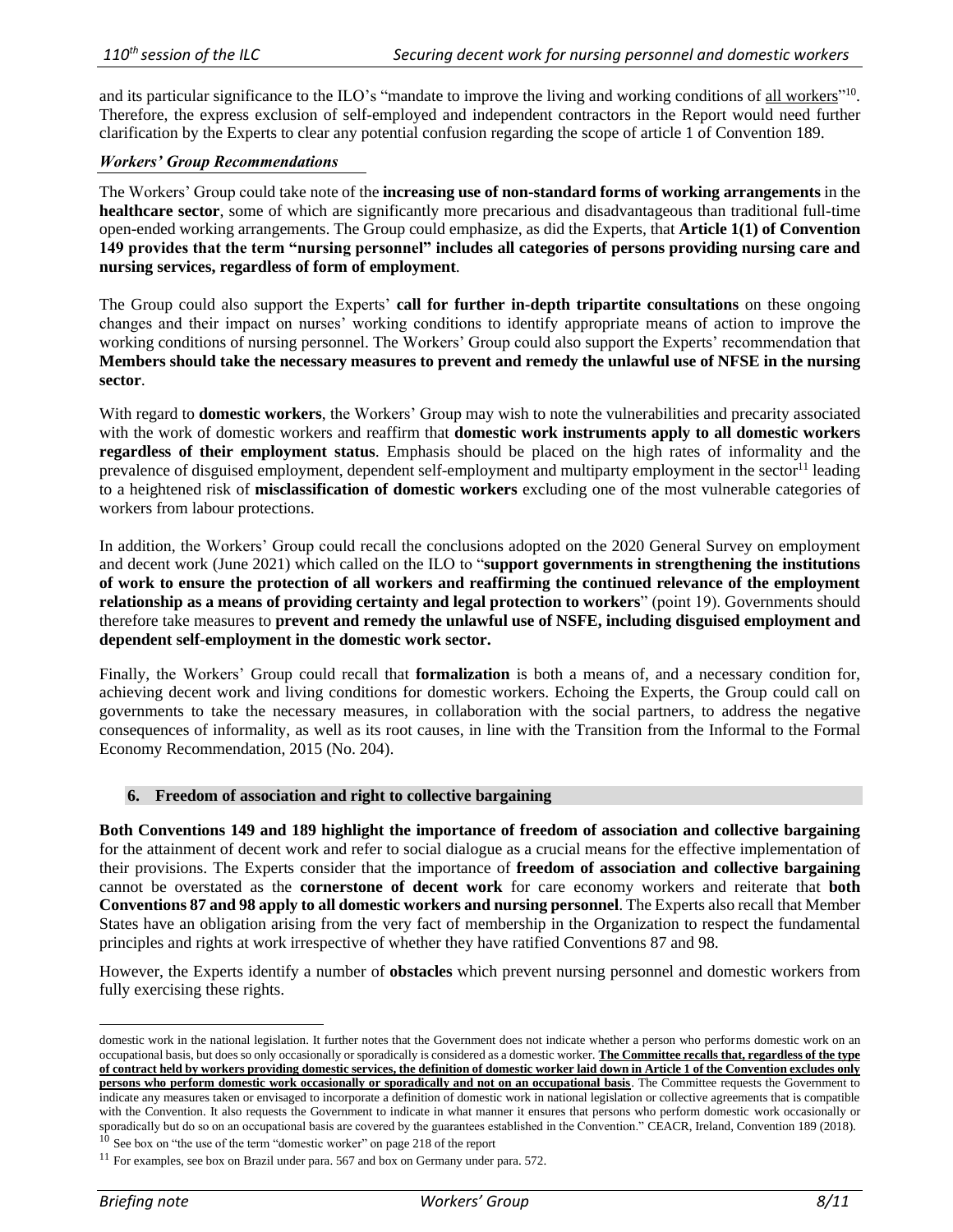They note that freedom of action of **nursing personnel** is limited by the fact that nursing is considered a **vital public service** and nurses and other health workers are covered by special obligations to ensure uninterrupted care services. While examples of the exclusion of nurses in law from the right to organize are rare**,** the Experts note that **anti-union discrimination** and the absence of effective sanctions may, in practice, deter nurses from organizing, particularly in the private sector.

**Domestic workers** in many countries are still **excluded from coverage** by national labour legislation and therefore from recognition of their right to organize. In certain countries where recognition of collective labour rights is restricted to employees, domestic workers are implicitly excluded from these rights because the national legislation does not recognize the relationship between a householder and a domestic worker as an employment relationship (*see above section on "employment relationship and non-standard forms of employment*"). Another implicit mechanism that excludes domestic workers from the right to organize or bargain collectively derives from the legal requirements for the establishment of trade unions, which are often very difficult or impossible to fulfil for organizations representing domestic workers.

The Experts explicitly recall that the **exclusion of domestic workers from the effective recognition of their right to freedom of association and collective bargaining is incompatible with Article 3 of Convention 189 and Paragraph 2 of Recommendation 201<sup>12</sup>** and encourage governments to take steps to ensure that domestic workers enjoy legal protections for the exercise of these fundamental rights.

They stress the importance of not only **removing all legislative and practical obstacles** that prevent domestic workers from exercising their right to establish and join organizations, but also taking active measures to encourage and support the establishment of organizations of domestic workers in the domestic work sector. Ways of addressing these obstacles could include recognizing the right to freedom of association in relation to the type of work performed, without linking the establishment of organizations to employment in a company or enterprise, to avoid the implicit exclusion of domestic workers employed directly by households. Similarly, minimum threshold requirements (e.g., at the sectoral level) should take into account the specific challenges of outreach to domestic workers in individual households. Additionally, in view of the specificities of domestic work, it is of particular importance to remove any legal or administrative obstacles that hinder individual householders from establishing organizations to represent their interests and to take measures to encourage their engagement in social dialogue on matters of interest to them.

With regard to the personal scope of the right to collective bargaining, the Experts highlight that **all domestic workers should be able to exercise their right to collective bargaining, without distinction and regardless of their nationality** (migrant domestic workers**) or employment status** (independent domestic workers).

# *Workers' Group Recommendations*

The Workers' Group could assert once again that the **right to form and join trade unions and the right to collective bargaining must be guaranteed to all workers without distinction and irrespective of their employment status or nationality**. The Workers' Group may wish to support the suggestion of the Committee of Experts for the Office to undertake **studies regarding the situation of nursing personnel and domestic workers** who, while undoubtedly covered by fundamental rights and principles at work, may not always be afforded the protections envisaged under Conventions 149 or 189, with a view to determining the measures that might be feasible to afford them access to decent work.

In view of the many **legal and practical obstacles** to the full enjoyment of these rights by **domestic workers**, due attention should be paid to their **specific needs and targeted measures**, including those outlined by the Experts, should be implemented.

As regards **nursing personnel**, the Workers' Group may wish to illustrate the obstacles encountered by nurses in exercising their rights to freedom of association and collective bargaining. The Group could also recall that while nursing services are considered essential services for which a **minimum operational service** can be required, the definition and organisation of such service should be the subject of a **negotiation between employers and workers**.

<sup>12</sup> Paragraph 2 of Recommendation No. 201 explicitly calls on Members to identify and eliminate any legislative or administrative restrictions or other obstacles to the effective exercise by domestic workers of their fundamental right to establish their own organizations or to join organizations of their own choosing, and to take or support measures to strengthen the capacity of organizations representing domestic workers and those of their employers to promote effectively the interests of their members.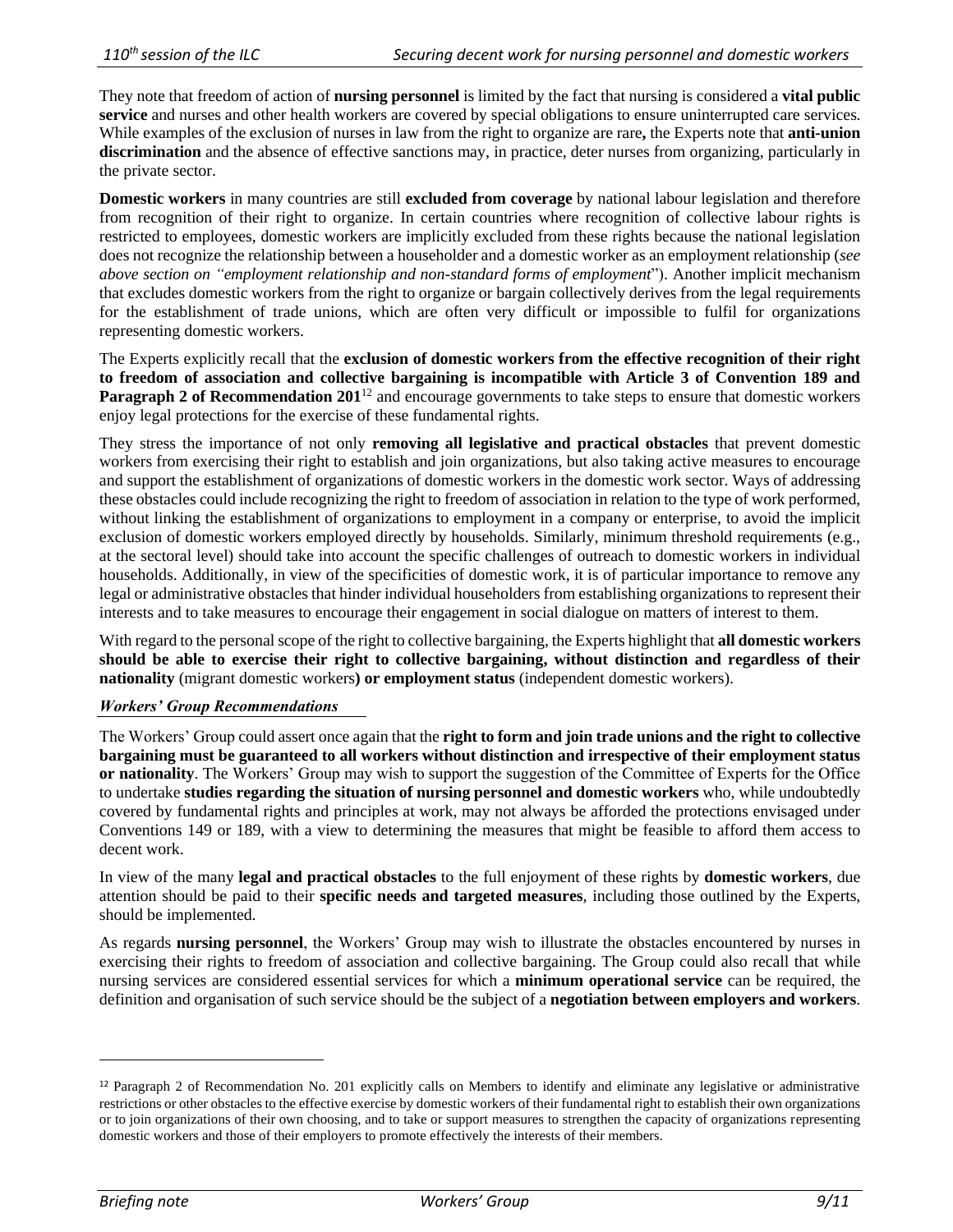#### **7. Migration and labour supply**

The General Survey emphasizes the migration aspects of the care economy. 3.7 million nurses (13 per cent of all nursing personnel) were born or trained in a country other than the one in which they practice, while according to ILO estimates, over 11 million domestic workers are international migrants. The vast majority of migrant workers in the care sector are women.

The Experts stress that while migration offers opportunities for better living and working conditions for many workers, it can also present significant risks. The various migration steps may expose migrants, particularly female migrants, to risks of exploitation, harassment or abuse.<sup>13</sup>

The Committee recalls that both nursing personnel and domestic workers are protected by the labour migration instruments, that is **Convention 97 and Recommendation 86, as well as Convention 143 and Recommendation 151**. These instruments provide protections for workers from the moment of departure from the country of origin, during transit through other countries and arrival in the country of destination, as well as repatriation.

With respect to **nursing personnel**, the Experts observe that international migration has further reduced the nursing workforce in countries already suffering from acute shortages, particularly lower-income countries. For instance, the average number of nurses per 10,000 population in the African region is 8.7, compared to 83.4 in the Americas. Migration corridors for nursing personnel are shifting, with the European Union experiencing an increase in east-towest migration flows among its Member States. Increased South–South migration flows are also apparent, from South and South-East Asia to West Asia and within Africa.

**The inequitable geographical distribution of nursing personnel contributes to less resilient health systems and services in lower-income countries, affecting the quality of care provided**. The Experts recommend that governments take coordinated action, in collaboration with the social partners and in consultation with other relevant stakeholders, to address the current and projected shortages of nursing personnel at the national, regional and global levels. The Experts also stress the need to apply and guarantee **equality of treatment** with nationals in similar professions, as required by **Convention 118.** They note that in practice, a number of national social security systems impose eligibility criteria linked to nationality, and migrant workers may be covered by separate arrangements under the direct responsibility of their employer or may not be afforded coverage. The Experts highlight that international social security agreements can play a central role in securing the portability of benefits and a continuum of protection across borders.

The General Survey outlines the **many factors that make migrant domestic workers particularly vulnerable**, such as: unfamiliarity with the local language and culture and national labour and migration laws, their dependence on the job and employer where their migration status is linked to the employer (e.g. "kafala" system), migration-related debt, practices by employers and private employment agencies that restrict their freedom to leave the workplace, dependency on the employer for food and lodging and the reliance of family members on remittances. These risks are further exacerbated when migrant domestic workers are undocumented or in an irregular situation, as fear of deportation may deter them from attempting to seek help from national authorities.

The Experts recommend that countries **scale up measures at the national, regional and global levels aimed at detecting, identifying and addressing abusive practices against migrant workers**, such as physical and sexual harassment or violence; debt bondage; forced labour; withholding, late payment or underpayment of wages and benefits; confiscation of identity documents and labour contracts; and the threat of denunciation to national authorities.

Noting that migrant domestic workers remain **excluded from labour and social protections** in many countries, the Committee urges countries to take measures, in line with relevant ILO instruments on migrant workers, to **ensure that national labour legislation and social laws cover all migrant domestic workers** and that they benefit from equality of treatment with national workers, in particular with regard to wages, OSH protection, social protection and other conditions of work.

On **private employment agencies** (PEAs), the Experts note that domestic workers hired by private employment agencies are excluded from coverage in a number of countries and stress the need for measures to protect migrant

<sup>&</sup>lt;sup>13</sup> The Experts also underline that the migration pathways of nursing personnel and domestic workers frequently intersect, but that the high entry and regulatory requirements for trained nurses distinguish the two occupational groups. In some cases, however, migrant nurses whose foreign qualifications are not recognized in the destination country may decide to accept jobs that do not require formal qualifications, such as in the domestic work sector.